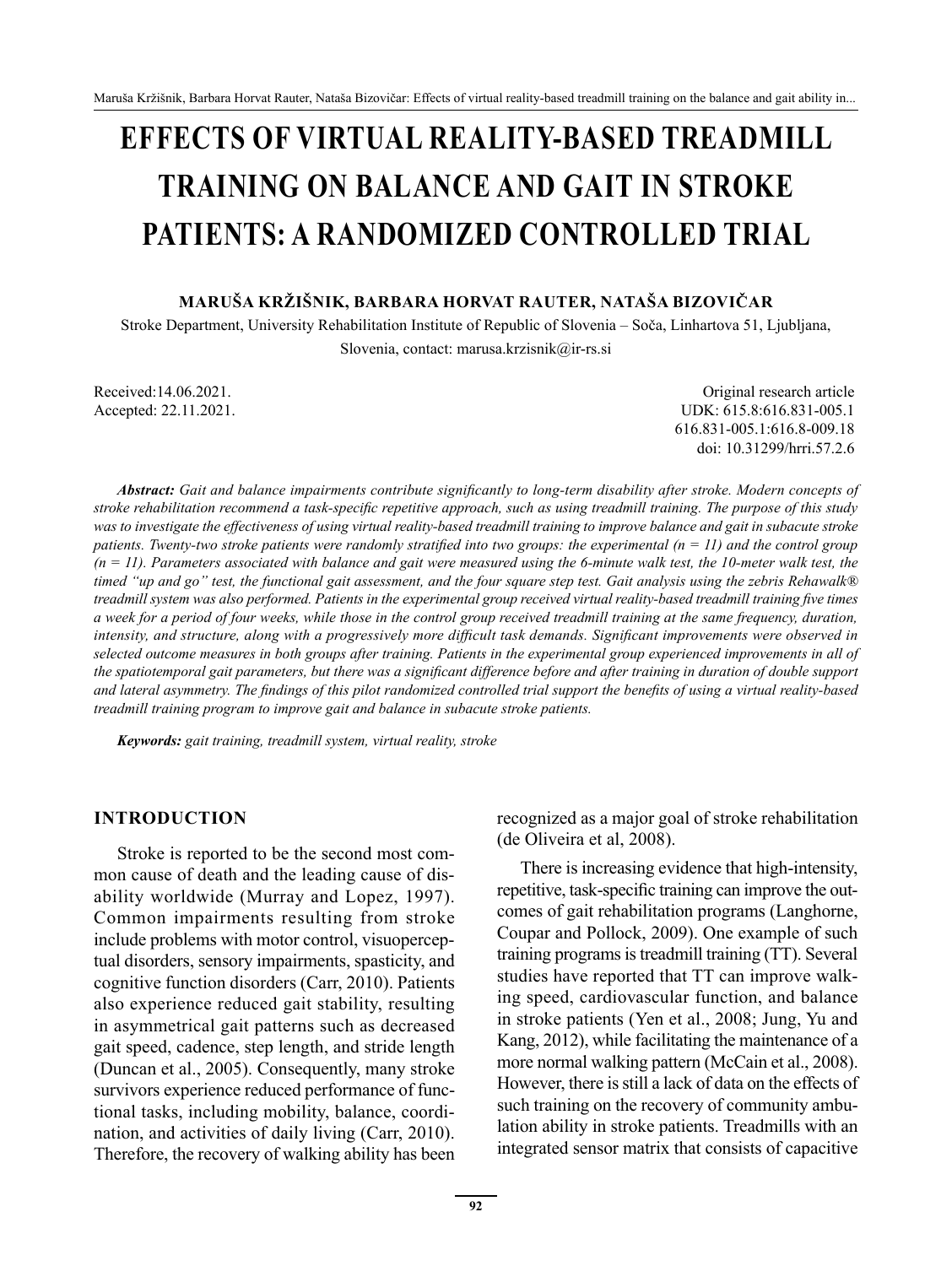force sensors are used for quantitative gait analysis (Reed, Urry and Wearing, 2013). Additionally, TT can be successfully augmented with virtual reality (VR) to train motor-cognitive aspects in individuals who previously experienced stroke. Despite the increasing use of instrumented treadmills and/or VR in gait and balance training for stroke patients, very little information is available regarding the use of a combination of the two methods.

VR has been defined as the "use of interactive simulations created with computer hardware and software to present users with opportunities to engage in environments that appear and feel similar to real world objects and events" (Lam et al., 2006). VR has the ability to create an interactive and motivational environment, which can be manipulated by the therapist to create individualized treatments. The use of VR encourages a higher number of exercise repetitions and promotes motor learning through immediate feedback about performed tasks (Sveistrup, 2004). Kim et al. (2009) demonstrated that a combination of conventional therapy and VR can have an augmented effect on balance and locomotor recovery in stroke patients. VR-based interventions may have favourable effects on walking speed and the ability to deal with environmental challenges in stroke patients (Lohse et al., 2014). A combination of TT and VR could motivate patients by allowing them to interact with a virtual environment and sending real-time feedback during TT (de Rooij, van de Port and Meijer, 2016). According to the Cochrane systematic review, there is very little evidence about the effects of VR and interactive video gaming on gait speed, balance, and participation in stroke patients (Laver et al., 2017).

## **RESEARCH QUESTION**

In the present study, we aimed to investigate the efficacy of using a combination of TT and VR, rather than TT alone, to help improve gait and balance in stroke patients.

## **METHODS**

## **Participants**

We included patients who had experienced acute-to-chronic (mostly subacute) stroke and were admitted to the Stroke Department of the University Rehabilitation Institute, Republic of Slovenia – Soča. This study was conducted between January 2017 and February 2018. Inclusion criteria for patients were: first stroke, hemiparesis after stroke, capability to follow instructions (Mini Mental State Examination score ≥ 25) (Tombaugh and McIntryre, 1992), ability to walk independently or with the supervision, with or without aids (Functional Ambulation Category: 4 - 6) (Holden, Gill and Magliozzi, 1986), New York Heart Association Functional Classification I-II (Raphael et al.,  $2007$ ),  $> 5$  points on the walking motor subscale based on the Functional Independence Measure (FIM; Keith et al., 1987). We excluded all patients who were suffering from other neurological or musculoskeletal diseases, those with a limited range of motion in the lower limbs, those who experienced visuospatial hemineglect or hemianopia, as well as those who went through less than three weeks of planned rehabilitation. This study was approved by the Ethics Committee of the University Rehabilitation Institute and we received written informed consent from all participants for their anonymized data to be collected and analysed for research purposes.

## **Therapeutic intervention**

This study was designed as a prospective pilot randomized controlled trial. Participants were randomly stratified into two groups - experimental (EG) and control group (CG) - by an independent investigator who was not involved in the patient evaluation process. Before the intervention began, the independent investigator chose a sealed envelope corresponding to a participant and randomly assigned that participant to the EG or the CG.

Study participants in both groups were included in a standard rehabilitation program (90 min per day, five times a week for four weeks) consisting of conventional physical and occupational therapy. Conventional motor rehabilitation used a task- and goal-oriented approach that included gait-preparatory manoeuvres and balance exercises that were performed while sitting and standing (Van Peppen et al., 2004; Van Bloemendaal, 2012). Walking aids and orthoses were prescribed based on the individual needs of patients in both groups. Patients in the EG received VR-TT and CG received TT at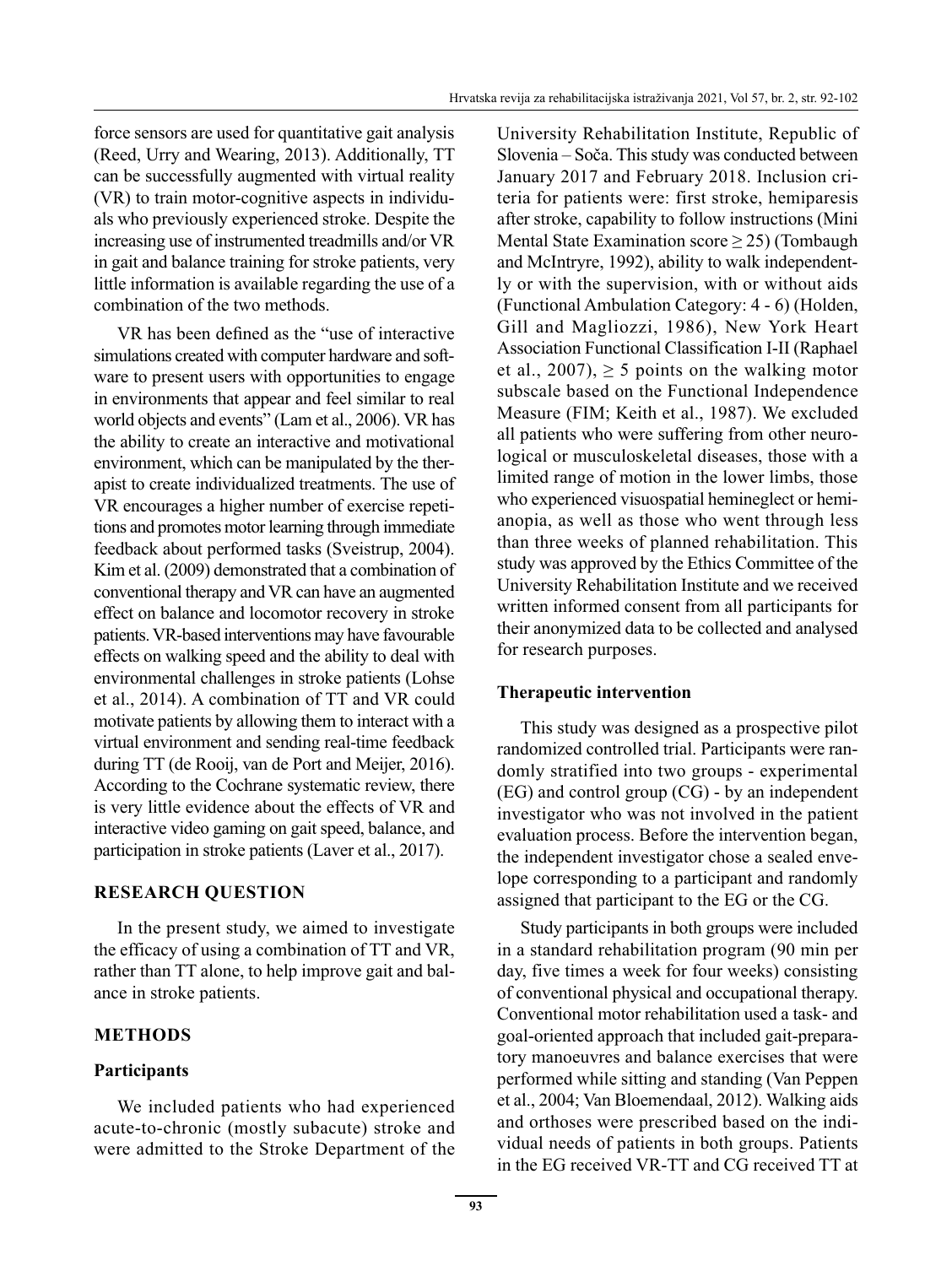

**Figure 1.** *Gait training using virtual reality-based treadmill training.*

the same frequency, duration, intensity, and structure, along with progressively more difficult task demands.

## **Treadmill training**

Training on a treadmill system with or without VR was provided five times a week for four weeks (for a total of 20 sessions). All participants were walking at a self-selected comfortable speed for 13 min per session for the first two weeks (3 min of warm up, 10 min exercise), and for 18 min per session for the next two weeks (3 min of warm up, 15 min exercise). Participants chose to use the handle if they needed additional support. In accordance with safety precautions, patients wore a Polar m31 heart rate monitor (Polar Electro Oy, Kempele, Finland) and defined their perceived exertion rates based on the Borg Rating of Perceived Exertion Scale (Borg, 1982).

Participants in the EG performed walking training with VR exercises included in the zebris Rehawalk® software system (zebris Medical GmbH, Isny im Allgäu, Deutschland). VR feedback training occurred simultaneously with the help of a large monitor mounted in front of the treadmill. Each patient walked in a virtual environment and performed various tasks that required a continuous variation in walking and balance based on observed footprints (*https://www.zebris. de/en/medical/rehawalkr-gait-analysis-and-training-in-rehabilitation*). Obstacles were presented on both sides of the track, which required participants to plan ahead, adapt their steps, and select the correct strategy to avoid a collision (Figure 1). During the first two weeks of training, patients in the EG performed basic exercises. In the third and fourth week of training, there was a gradation of training difficulty with prolonged walking duration, increased walking speed, as well as wider range and frequency of obstacles and cognitive load during walking. Feedback was provided through a cumulative score based on the number of successfully completed tasks (for example, the number of virtual collisions).

Participants in the CG performed walking training without VR on a treadmill system Motion plus (Enraf-Nonius, Rotterdam, Netherlands), along with different tasks, such as moving legs to simulate stepping over obstacles, stepping towards the side to simulate avoiding obstacles, or walking on a narrow surface. At the end of the training, all participants were asked to rate their satisfaction regarding the training on a scale from 0 to 10.

## **Outcome measurement**

Each participant was evaluated before and after the intervention period. First, a medical doctor assessed the FIM, following physiotherapists performed a battery of balance and gait clinical function tests, including the six-minute walk test (6mWT) (Guyatt et al., 1985), the 10 m walk test (10mWT) (Perry, Garrett, Gronley and Mulroy, 1995), the timed "up and go" test (TUG) (Podsiadlo and Richardson, 1991), a functional gait assessment (FGA) (Wrisley et al., 2004), and the four-square step test (FSST) (Dite and Temple,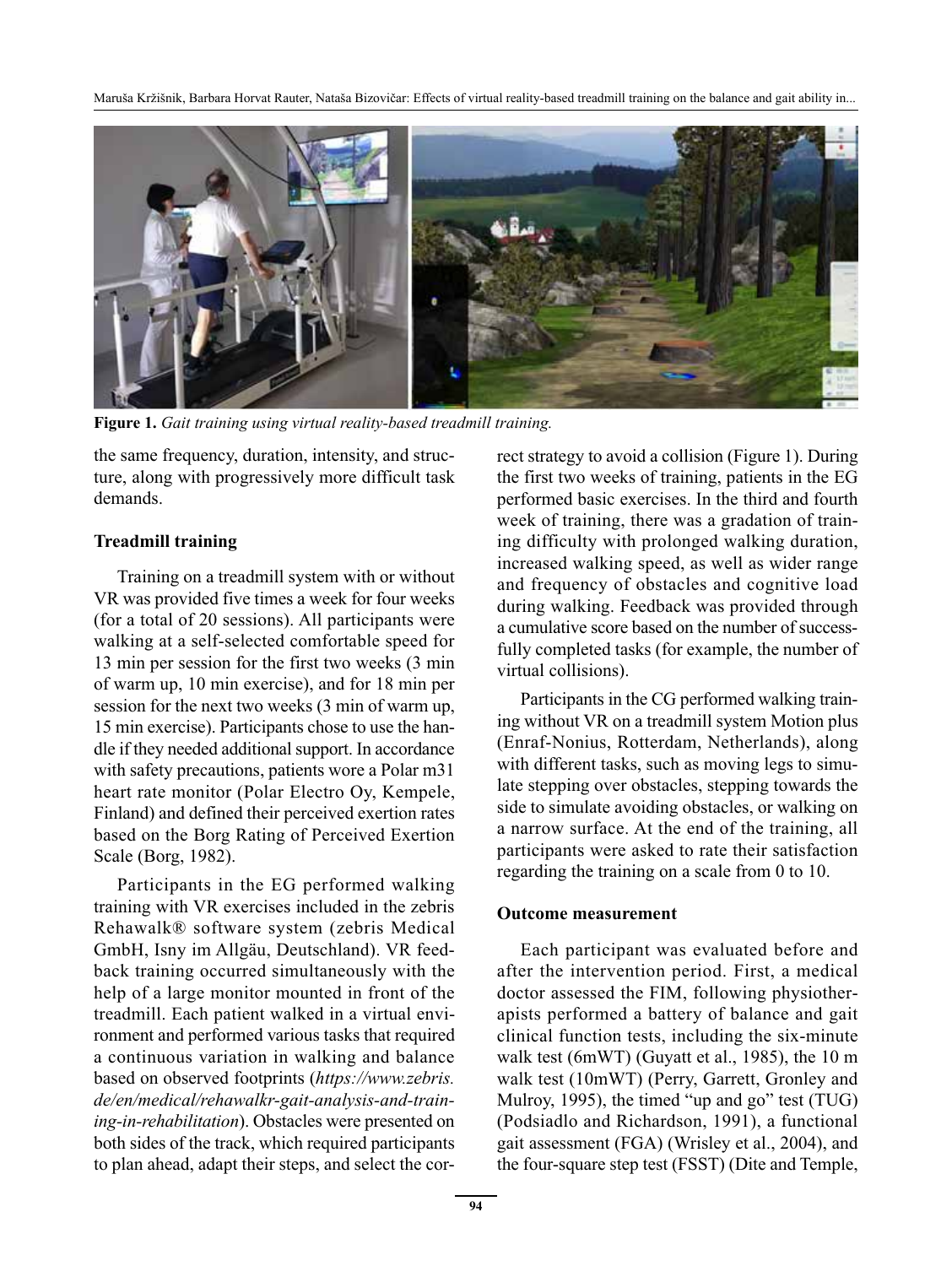2002). Additionally, a stance and gait analysis performed on the zebris Rehawalk® system (*https:// www.zebris.de/en/medical/rehawalkr-gait-analysis-and-training-in-rehabilitation*). The analysis included spatiotemporal parameters, including step width (SW), duration of double limb support (DS), cadence, and lateral asymmetry (LA) measured when walking on a treadmill. All assessments were performed under the same conditions by the same evaluator who was blinded to group allocation.

#### **Data analysis**

Data analysis was performed using SPSS 22.0 (IBM Corp., Armonk, New York, 2010). The Kolmogorov-Smirnov test was used to test for normality of data distribution. Data were presented as mean  $\pm$  standard deviation, and a p value  $\leq 0.05$ was considered to indicate statistical significance. The differences between the two groups of patients were analysed using the Mann-Whitney U test and the Wilcoxon rank-sum test.

## **RESULTS**

A total of 22 stroke patients were included in this study. Patients were randomly stratified into two groups for further analysis: EG  $(n = 11)$  and  $CG (n = 11)$ . The baseline characteristics of all included patients are listed in Table 1. There were no significant differences between the two groups with respect to age, sex, etiology of stroke onset, and location of hemiparesis. Furthermore, there were no significant differences between the two groups with respect to baseline measurements associated with the balance and gait clinical function tests (Table 2), as well as spatiotemporal gait parameters (Table 4).

**Table 1.** *Baseline demographic characteristics of stroke patients in the experimental and control groups.*

| <b>Characteristic</b>         |                     | <b>Experimental</b> | Control        | р     |
|-------------------------------|---------------------|---------------------|----------------|-------|
|                               |                     | $(n = 11)$          | $(n = 11)$     |       |
| Mean age of patient (years)   |                     | $59.8 \pm 7.7$      | $54.7 \pm 6.0$ | 0.227 |
| Post stroke duration (months) |                     | $5.0 \pm 2.4$       | $4.5 \pm 2.0$  | 0.591 |
| Sex                           | Male                |                     | 8              | 0.647 |
|                               | Female              | 4                   | 3              |       |
| MMSE score                    |                     | $28.3 \pm 1.4$      | $28.0 \pm 1.7$ | 0.638 |
| Location of hemiparesis       | Left side           | 3                   | 4              | 0.565 |
|                               | Right side          | 8                   | 7              |       |
| Etiology of stroke onset      | Ischemic            | 10                  | 10             | 0.383 |
|                               | Haemorrhagic        |                     |                |       |
| Walking aid                   | None                | 9                   | 10             | 0.261 |
|                               | Crutch              | $\mathfrak{D}$      |                |       |
|                               | Ankle foot orthosis |                     | $\mathfrak{D}$ |       |

*MMSE, Mini-Mental State Examination. Values are mean ± standard deviation, or numbers.*

**Table 2.** *Comparison of balance and gait clinical function tests performed before and after the intervention.*

| <b>Clinical measures</b> | <b>Experimental</b><br>$(n = 11)$ |                   | Control<br>$(n = 11)$ |                  | <b>Mann-Whitney</b><br><b>U</b> test |       |
|--------------------------|-----------------------------------|-------------------|-----------------------|------------------|--------------------------------------|-------|
|                          | Before                            | After             | <b>Before</b>         | After            | pl                                   | p2    |
| <b>FIM</b>               | $108.9 \pm 10.2$                  | $113.9 \pm 7.7$   | $106.2 \pm 9.5$       | $110.1 \pm 7.0$  | 0.576                                | 0.450 |
| <b>FGA</b>               | $15.5 \pm 7.5$                    | $19.4 \pm 6.5$    | $14.5 \pm 5.8$        | $18.3 \pm 6.3$   | 0.869                                | 0.921 |
| TUG(s)                   | $11.3 \pm 8.6$                    | $9.8 \pm 8.3$     | $10.2 \pm 3.3$        | $8.2 \pm 2.2$    | 0.818                                | 0.718 |
| 10mWT(s)                 | $8.9 \pm 6.7$                     | $7.8 \pm 5.9$     | $8.2 \pm 2.3$         | $6.7 \pm 1.3$    | 0.374                                | 0.392 |
| 6mWT(m)                  | $382.3 \pm 110.5$                 | $420.0 \pm 122.8$ | $354.2 \pm 104.2$     | $434.1 \pm 73.9$ | 0.393                                | 0.843 |
| $F SST(s)^*$             | $12.2 \pm 3.3$                    | $9.9 \pm 2.5$     | $12.4 \pm 3.0$        | $9.3 \pm 1.4$    | 0.885                                | 0.540 |

*FGA, functional gait assessment; FIM, functional independence measure; FSST, four square step test; TUG, timed "up and go" test; 6mWT, 6 min walk test; 10mWT, 10 m walk test. \* With respect to FSST, the experimental group consisted of six patients and the control group had nine patients.*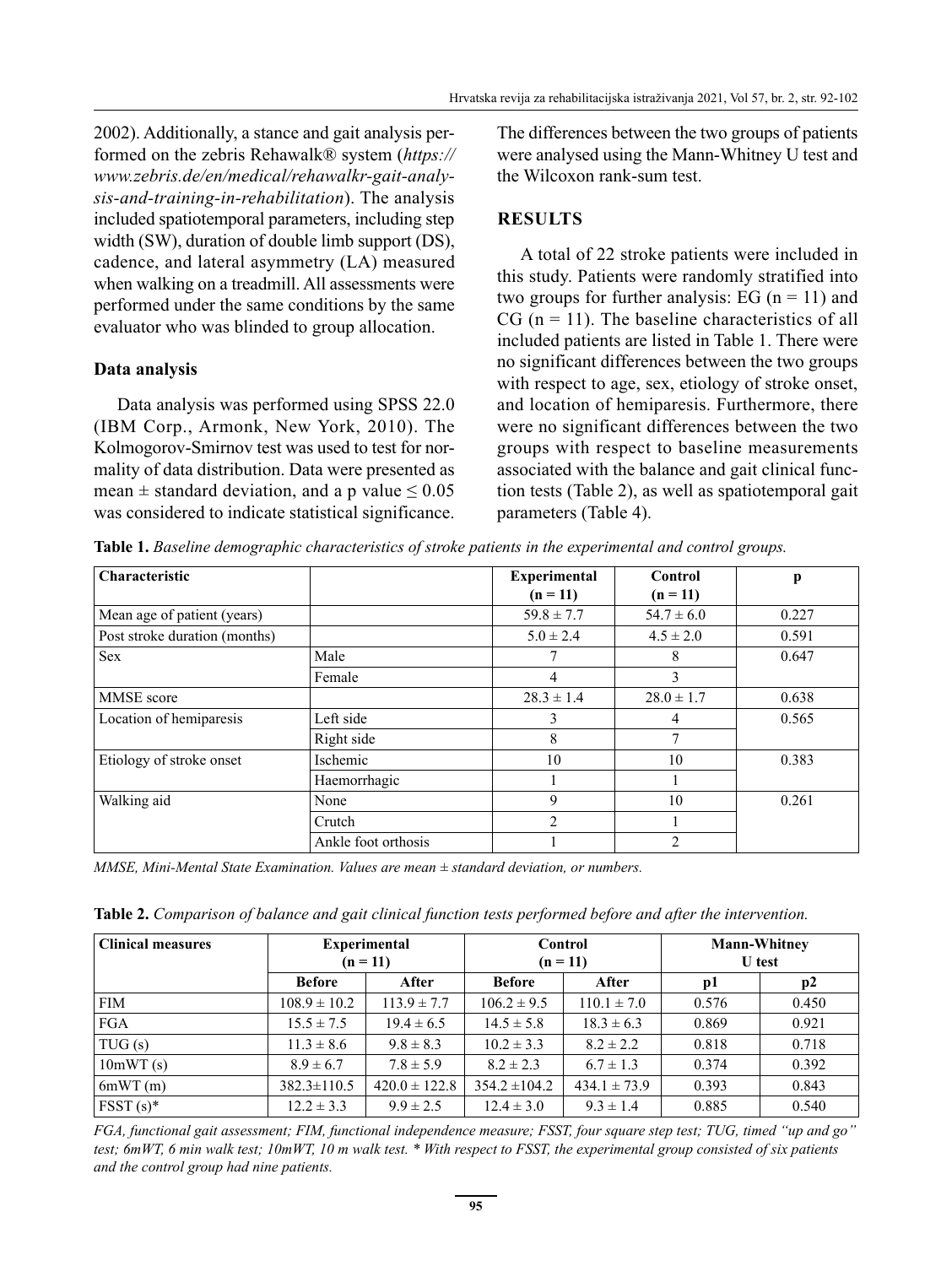Both groups of patients showed significant improvements in the selected outcome measures (FIM, FGA, TUG, 10mWT, 6mWT, and FSST) after the intervention (Table 3). However, there were no significant differences between the two groups in parameters related to gait and balance (Table 2).

**Table 3.** *Results of Wilcoxon rank-sum test comparing clinical outcomes measured before and after the intervention.* 

| <b>Measurement</b><br>tool | <b>Experimental</b> (n<br>$= 11$ | Control $(n = 11)$ |  |
|----------------------------|----------------------------------|--------------------|--|
|                            | р                                | р                  |  |
| <b>FIM</b>                 | 0.008                            | 0.005              |  |
| <b>FGA</b>                 | 0.007                            | 0.007              |  |
| <b>TUG</b>                 | 0.005                            | 0.003              |  |
| 10mWT                      | 0.008                            | 0.008              |  |
| 6mWT                       | 0.005                            | 0.005              |  |
| FSST*                      | 0.012                            | 0.011              |  |

FGA, functional gait assessment; FIM, functional independence measure; FSST, four square step test; TUG, timed "Up and Go" test; 6mWT, 6 min walk test; 10mWT, 10 m walk test.

\* With respect to FSST, the experimental group consisted of six patients and the control group had nine patients. The p values in bold indicate statistically significant differences at  $p < 0.05$ .

Additionally, there were significant improvements in the spatiotemporal gait parameters (SW, duration of DS, LA, and cadence) in both groups after the training (with the exception of SW and LA while walking with side rails) (Table 4). Patients in the EG experienced an improvement in all spatiotemporal gait parameters after training, along with statistically significant differences in duration of DS and LA when walking with side rails before and after training.

No adverse events occurred during training, and none of the patients reported any side effects, including motion sickness symptoms such as nausea, disorientation, dizziness, or headache. The physiotherapists did not report any significant problems with respect to handling the zebris Rehawalk® software system. Overall, patients in the EG who received VR-TT were more satisfied than those in the CG (Table 6).

#### **DISCUSSION**

As far as we know, this is the first study comparing two groups of stroke patients who went through a similar exercise rehabilitation program that differed only in one aspect: patients in the EG received VR-TT rather than conventional TT. Another unique aspect of this study is that we included both balance and gait clinical function tests, as well as instrumental spatiotemporal gait parameters as outcome measures.

Our study showed positive effects of both types of training on spatiotemporal gait parameters (such as narrower SW, shorter DS duration, and decreased LA). Furthermore, after the training changes in DS duration and LA were more pronounced in VR-TT group. Dunsky et al. (2008) performed a homebased motor imagery gait training program for chronic stroke patients and observed a significant

**Table 4.** *Results of Wilcoxon-signed rank test comparing spatiotemporal gait parameters before and after the intervention.*

| Experimental<br>$(n = 11)$            | Control<br>$(n = 11)$ |                 |       |                 |                 |       |
|---------------------------------------|-----------------------|-----------------|-------|-----------------|-----------------|-------|
| Parameter                             | <b>Before</b>         | After           | p     | <b>Before</b>   | After           | р     |
| SW rails $2-1$ (cm)                   | $10.5 \pm 3.5$        | $8.6 \pm 4.6$   | 0.018 | $11.4 \pm 3.9$  | $9.8 \pm 2.2$   | 0.205 |
| SW without side rails 2-1 (cm)        | $14.7 \pm 3.5$        | $11.6 \pm 4.1$  | 0.005 | $14.7 \pm 3.0$  | $12.5 \pm 2.8$  | 0.007 |
| DS rails $2-1$ $(\% )$                | $43.3 \pm 7.3$        | $40.2 \pm 5.2$  | 0.012 | $47.7 \pm 6.2$  | $44.5 \pm 3.8$  | 0.003 |
| DS without side rails $2-1$ (%)       | $47.8 \pm 8.9$        | $44.4 \pm 7.7$  | 0.003 | $50.4 \pm 7.0$  | $47.2 \pm 5.2$  | 0.016 |
| LA rails 2-1 (mm)                     | $16.4 \pm 14.3$       | $9.2 \pm 7.7$   | 0.010 | $16.0 \pm 7.7$  | $16.1 \pm 6.4$  | 0.248 |
| LA without side rails 2-1 (mm)        | $22.2 \pm 14.7$       | $16.0 \pm 11.0$ | 0.005 | $20.0 \pm 7.1$  | $15.1 \pm 6.2$  | 0.026 |
| Cadence rails 2-1 (steps/min)         | $72.1 \pm 9.0$        | $62.9 \pm 13.1$ | 0.005 | $68.3 \pm 14.2$ | $59.8 \pm 11.8$ | 0.021 |
| Cadence without rails 2-1 (steps/min) | $87.3 \pm 5.6$        | $71.5 \pm 9.9$  | 0.003 | $81.1 \pm 18.1$ | $66.0 \pm 10.3$ | 0.008 |

All parameters were measured at a comfortable self-selected walking speed. The p values in bold indicate statistically significant differences at  $p < 0.05$ . DS, duration of double limb support; LA, lateral asymmetry; SW, step width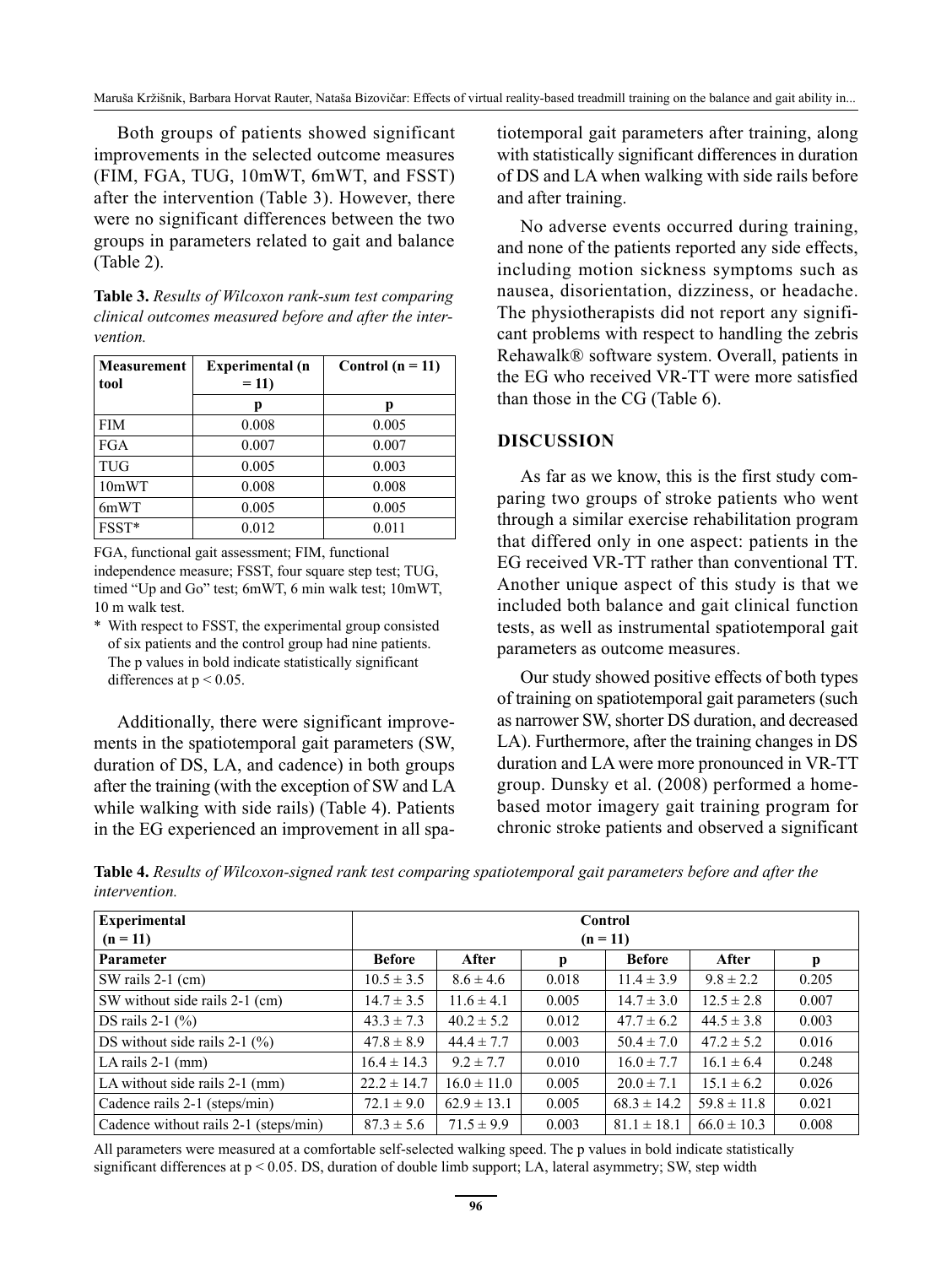| Parameter                     | <b>Experimental</b> | <b>Control</b>  | $\mathbf{p}$ |
|-------------------------------|---------------------|-----------------|--------------|
|                               | $(n = 11)$          | $(n = 11)$      |              |
| SW rails 1 (sel)              | $10.5 \pm 3.5$      | $11.4 \pm 3.9$  | 0.644        |
| SW rails 2 (sel)              | $8.6 \pm 4.6$       | $9.8 \pm 2.2$   | 0.183        |
| SW without side rails 1 (sel) | $14.7 \pm 3.5$      | $14.7 \pm 2.3$  | 0.790        |
| SW without side rails 2 (sel) | $11.6 \pm 4.1$      | $12.5 \pm 2.8$  | 0.304        |
| SW without side rails 2 (max) | $11.0 \pm 4.1$      | $12.0 \pm 2.8$  | 0.234        |
| SW rails 2 (max)              | $7.9 \pm 3.6$       | $9.4 \pm 2.3$   | 0.155        |
| DS rails 1 (sel)              | $10.5 \pm 3.5$      | $11.4 \pm 3.9$  | 0.108        |
| DS rails 2 (sel)              | $8.6 \pm 4.6$       | $9.8 \pm 2.2$   | 0.042        |
| DS without side rails 1 (sel) | $14.7 \pm 3.5$      | $14.7 \pm 3.0$  | 0.273        |
| DS without side rails 2 (sel) | $11.6 \pm 4.1$      | $12.5 \pm 2.8$  | 0.293        |
| DS without side rails 2 (max) | $11.0 \pm 4.1$      | $12.0 \pm 2.8$  | 0.491        |
| DS rails 2 (max)              | $7.9 \pm 3.6$       | $9.4 \pm 2.3$   | 0.200        |
| LA rails 1 (sel)              | $43.3 \pm 7.3$      | $47.7 \pm 6.2$  | 0.491        |
| LA rails 2 (sel)              | $47.3 \pm 5.2$      | $44.5 \pm 3.8$  | 0.015        |
| LA without side rails 1 (sel) | $47.8 \pm 8.9$      | $50.4 \pm 7.0$  | 0.870        |
| LA without side rails 2 (sel) | $44.4 \pm 7.7$      | $47.2 \pm 5.2$  | 0.974        |
| LA without side rails 2 (max) | $39.8 \pm 7.3$      | $43.0 \pm 6.5$  | 0.450        |
| LA rails 2 (max)              | $38.7 \pm 4.7$      | $41.2 \pm 4.6$  | 0.017        |
| Cadence rails 1 (sel)         | $72.1 \pm 9.0$      | $68.3 \pm 14.2$ | 0.339        |
| Cadence rails 2 (sel)         | $62.9 \pm 13.1$     | $59.8 \pm 11.8$ | 0.793        |
| Cadence without rails 1 (sel) | $87.3 \pm 5.6$      | $81.1 \pm 16.1$ | 0.292        |
| Cadence without rails 2 (sel) | $71.5 \pm 9.9$      | $66.0 \pm 10.3$ | 0.212        |
| Cadence without rails 2 (max) | $87.0 \pm 13.1$     | $82.0 \pm 13.0$ | 0.393        |
| Cadence rails 2 (max)         | $74.8 \pm 15.2$     | $74.5 \pm 11.9$ | 0.922        |

**Table 5.** *Results of Mann-Whitney U test evaluating the differences between the experimental and the control group in each parameter.*

*Values are mean ± standard deviation. The p values in bold indicate statistically significant differences at p < 0.05. All parameters were measured at a comfortable self-selected walking speed (sel) or at a maximum self-selected walking speed (max). DS, duration of double limb support; LA, lateral asymmetry; SW, step width*

**Table 6.** *Comparison of satisfaction and during training.* 

|              | <b>Experimental</b><br>$(n = 11)$ | $\mathop{\mathsf{Control}}$<br>$(n = 1^r)$ |          |
|--------------|-----------------------------------|--------------------------------------------|----------|
| Satisfaction | $8.7 \pm 0.8$                     | $7.2 \pm 0.8$                              | $0.001*$ |

*Values are mean ± standard deviation. \* indicates p < 0.05.*

increase in affected lower limb support time and a decrease in DS time. Cho et al. (2014) also reported a shorter duration of DS in a real-world based video recording of a VR-TT group compared to that of a non-VR-TT group. This decrease of DS time is considered as advantageous because an increase in this parameter can lead to difficulties associated with balance, as well as decreased velocity and energy efficiency during ambulation (Lee et al., 2013). When patients in the present study were walking at their maximum self-selected speed, the duration of DS was shorter than when they were walking at their comfortable self-selected speed. It is known that fast walking induces a decrease in proportion of stance duration, along with shorter double-support and longer single-support phases (Lamontagne and Fung, 2004). When patients used side rails for support, their spatiotemporal gait parameters showed significant improvement, which could be due to unmasked latent locomotor behaviour and their capability to walk faster. Slow walking after a stroke may be a behavioural adaptation to poor endurance, poor balance, and an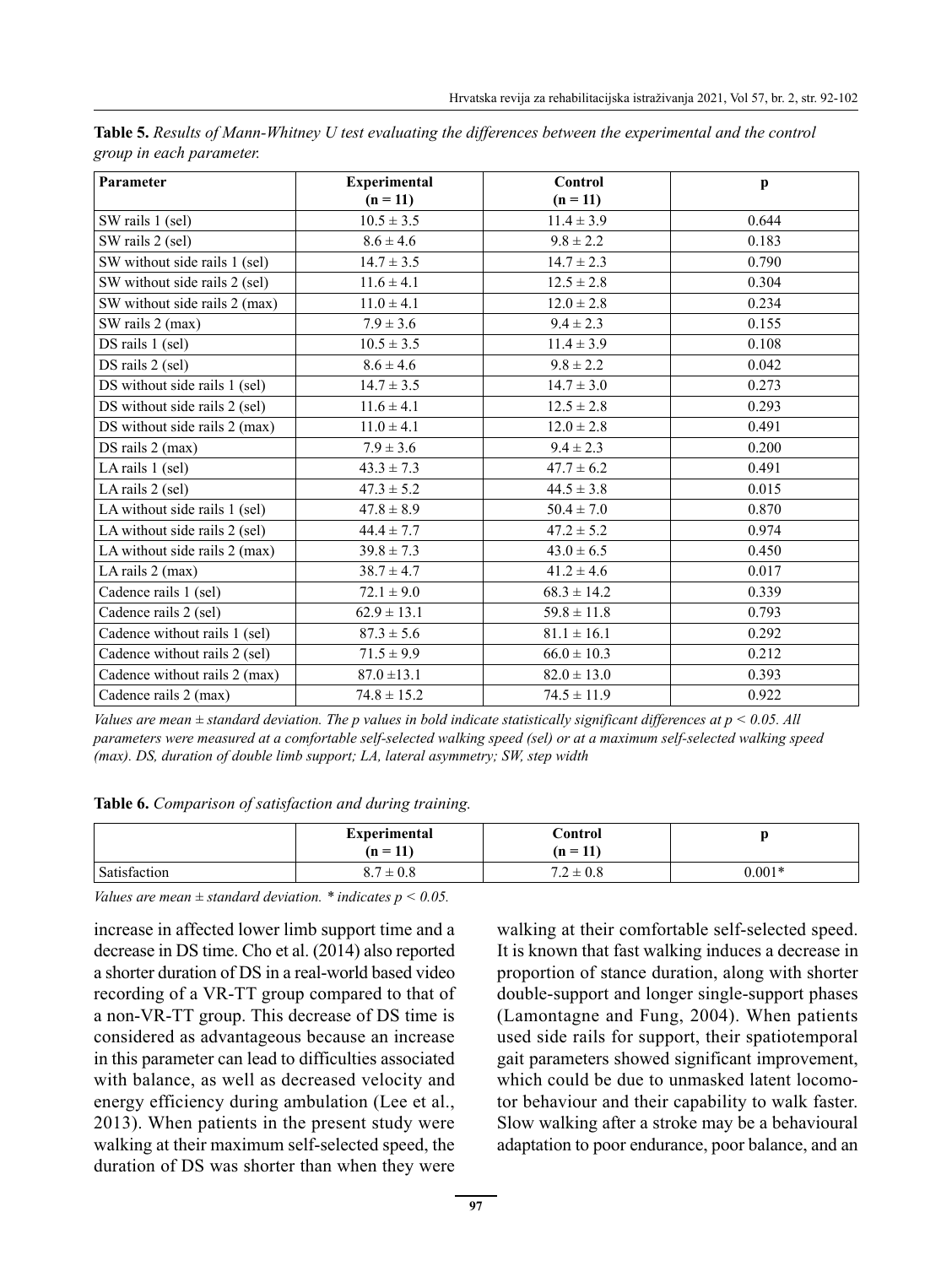individual's perceived limits of stability (Murray et al., 1984).

Gait asymmetry is highly prevalent in independent ambulators following stroke and it is correlated with higher energy expenditure, musculoskeletal imbalance, as well as reduced speed and stability during walking. Previous studies have not addressed the effects of VR-TT on LA in stroke patients. In the present study, we found that patients who received VR-TT had lower LA than those who received only TT. Malone and Bastian (2014) reported that gait symmetry can be temporarily (up to 3 months) improved in stroke patients through split-belt TT. Rehabilitation targeting gait symmetry with VR-TT is an important consideration since previous findings confirm that repetitive, task-oriented training can help transfer body mass on to the paretic side and decrease LA (Hase et al., 2011).

Our findings also show that the differences between the two groups of patients with respect to spatiotemporal gait parameters did not transfer into the timed gait and balance clinical function tests that we performed. Ramakrishnan et al. (2019) also showed a weak correlation between the 6mWT, the DS, and ground reaction force asymmetries. Our study, however, did show that both groups (VR-TT and non-VR-TT) experienced significant improvement based on the clinical gait and balance assessment after four weeks of training, suggesting improved functional mobility that was confirmed with the FIM scores. Previous studies also reported positive effects of TT on the improvement of gait and balance function (Cho et al., 2014; Pohl et al., 2002; Ada et al., 2003; Cho et al., 2015) and positive effects of VR-based rehabilitation on improving walking speed, lower limb function, balance, and mobility in stroke patients (Corbetta, Imeri and Gatti, 2015; Cano Porras et al., 2019). Comparable effects of VR-TT and TT on balance and functional mobility outcomes in subacute stroke patients are in accordance with results of a meta-analysis that compared VR to conventional physiotherapy in acute/subacute stroke patients (Gibbons et al., 2016). On the other hand, Jung et al. (2012) reported that there was a statistically significant trend towards improved results of the TUG test in the VR group, however patients in this study were in chronic stroke phase. Similar to our study, Fritz et al. (2013) found no statistically significant differences between chronic stroke patients receiving VR-based training and those receiving conventional rehabilitation with respect to walking and balance outcomes such as the Fugl-Meyer Assessment, the Berg Balance Scale, the TUG test, and the 6mWT. Jaffe et al. (2004) also found that there were no significant changes in chronic stroke patients based on the 6mWT after VR-TT compared to conventional therapy.

Very few studies have addressed the effects of a combination of VR and TT and could be compared to the methodology of our study. Although these studies provide evidence of the positive effects of VR-TT on balance and gait in stroke patients, it is difficult to generalize their results: some studies lack a comparison group with random assignment of conditions (Heeren et al., 2013), while others are based on a small sample (Walker et al, 2010), or lack subject homogeneity, which was considered in the protocol of our study. Furthermore, many of these studies compared VR-TT with conventional therapy (Kim et al., 2009; Cho et al., 2014). Kang et al. (2012) compared the effects of conventional therapy with VR-TT, as well as the effects of conventional therapy with non-VR-TT and had the same training period as our study. They showed that the VR-TT group showed significantly improvements in the TUG, 10mWT, and 6mWT than the non-VR-TT group. These results were different from our study, where patients in the non-VR-TT group performed additional exercises with obstacles on the treadmill track. Jung et al. (2012) compared VR-TT with non-VR-TT and showed an improved TUG test in VR-TT group after 3 weeks of training: these results are a trend towards improved TUG test in VR-TT group, however similar to our study it was not statistically significant. In the present study, patients had baseline TUG results below 12 s, which is considered almost normal for the elderly population.

The zebris instrumented treadmill has been used as a valid and reliable measuring instrument for the assessment of ambulation capabilities in patients with multiple sclerosis (Kalron, Dvir, Frid and Achiron, 2013). There are no similar studies available for stroke patients. In the present study,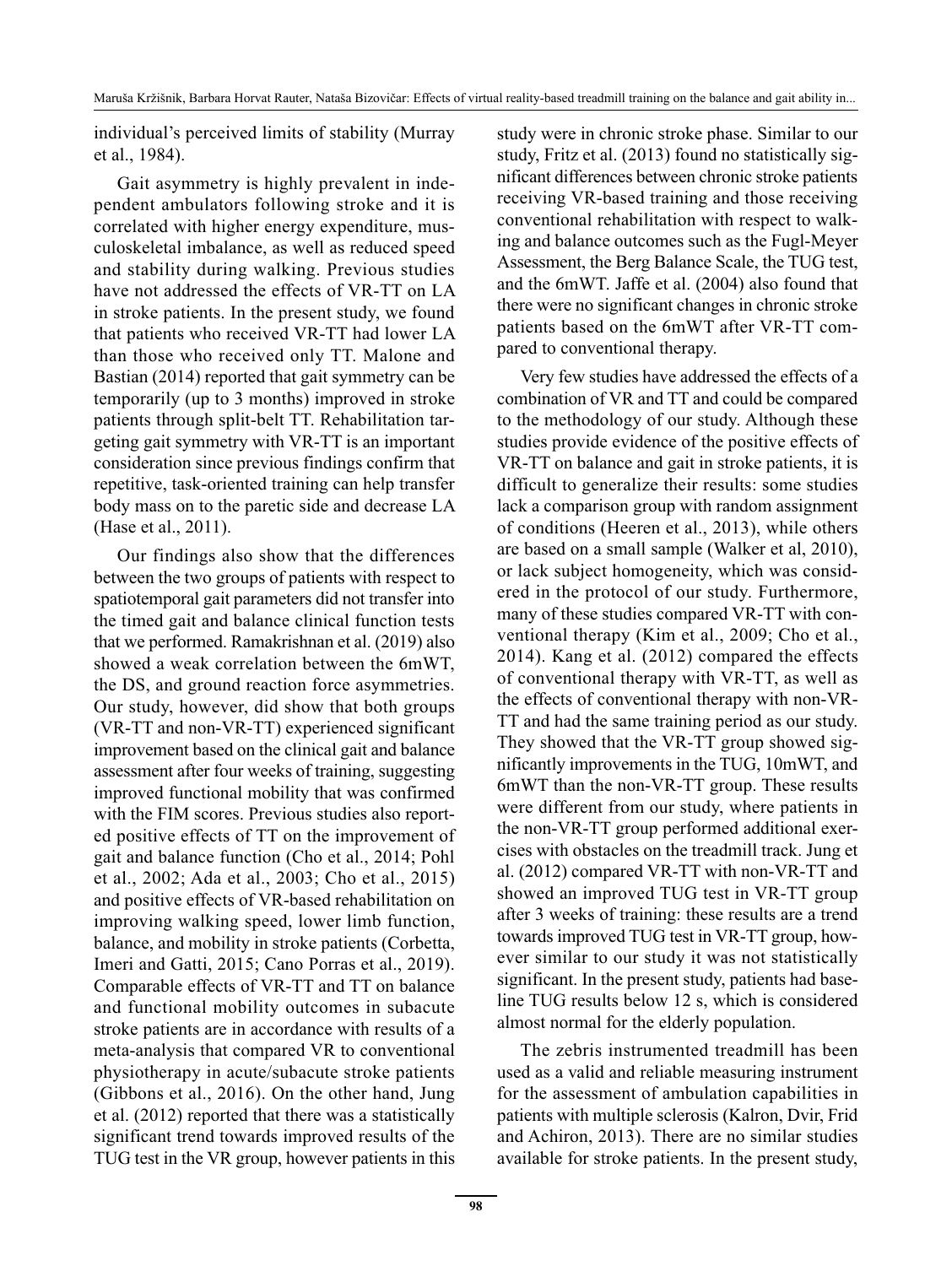we confirmed that the use of this device is feasible and appropriate for goal-directed gait and balance training, as well as for treadmill gait analysis in subacute stroke patients during the rehabilitation period, especially since patients did not experience adverse events such as motion sickness symptoms during VR-TT. Patients in the EG also reported significantly higher satisfaction rates with the training compared to those in the CG. Such VR programs that can be individually tailored to accommodate adjustable features that maintain a patient's enjoyment, safety, and motivation are extremely useful (Morone et al., 2014). It is therefore reasonable to consider a VR-based approach using the zebris device since it offers standardized and complex training in an enriched environment without realistic physical danger of injury (Fung et al., 2006). Additionally, this system also incorporates cognitive aspects of training (Chen and Shaw, 2014).

One possible limitation in our pilot study was a relatively small sample. Therefore, further randomized-controlled clinical studies with a larger study population should be performed. In addition, this study included only high-functioning patients after a stroke, therefore results cannot be generalized to all stroke patients. Long-term effects of VR-TT were not assessed and further studies should also include a long-term follow-up. Furthermore, a standardized training protocol using VR-TT for stroke patients in varying stages of the disease should also be developed. It is also important to perform a gait analysis study with the zebris instrumented treadmill to compare healthy subjects and stroke patients, since there are no such studies available in the literature.

#### **CONCLUSION**

The findings of this pilot study support the benefits of the VR-TT program in terms of improvement of gait and balance in subacute stroke patients. Although both training methods were effective in improving gait parameters, the addition of VR to TT had a significant effect on spatiotemporal gait parameters, such as duration of DS and gait symmetry. Patients who received VR-TT also reported higher satisfaction with the training. The VR-based approach could also enhance the feedback received by the physiotherapists during training, which can consequently help them offer more effective individualized training sessions in a safe environment. Further research must be conducted with larger samples and longer follow-up times to evaluate the sustainability of the effects of such interventions.

#### **ACKNOWLEDGEMENTS**

We would like to thank all the participants for their willingness tor cooperate. We would also like to thank the physiotherapists from the Stroke Department of the University Rehabilitation Institute, Republic of Slovenia – Soča for their help with data collection.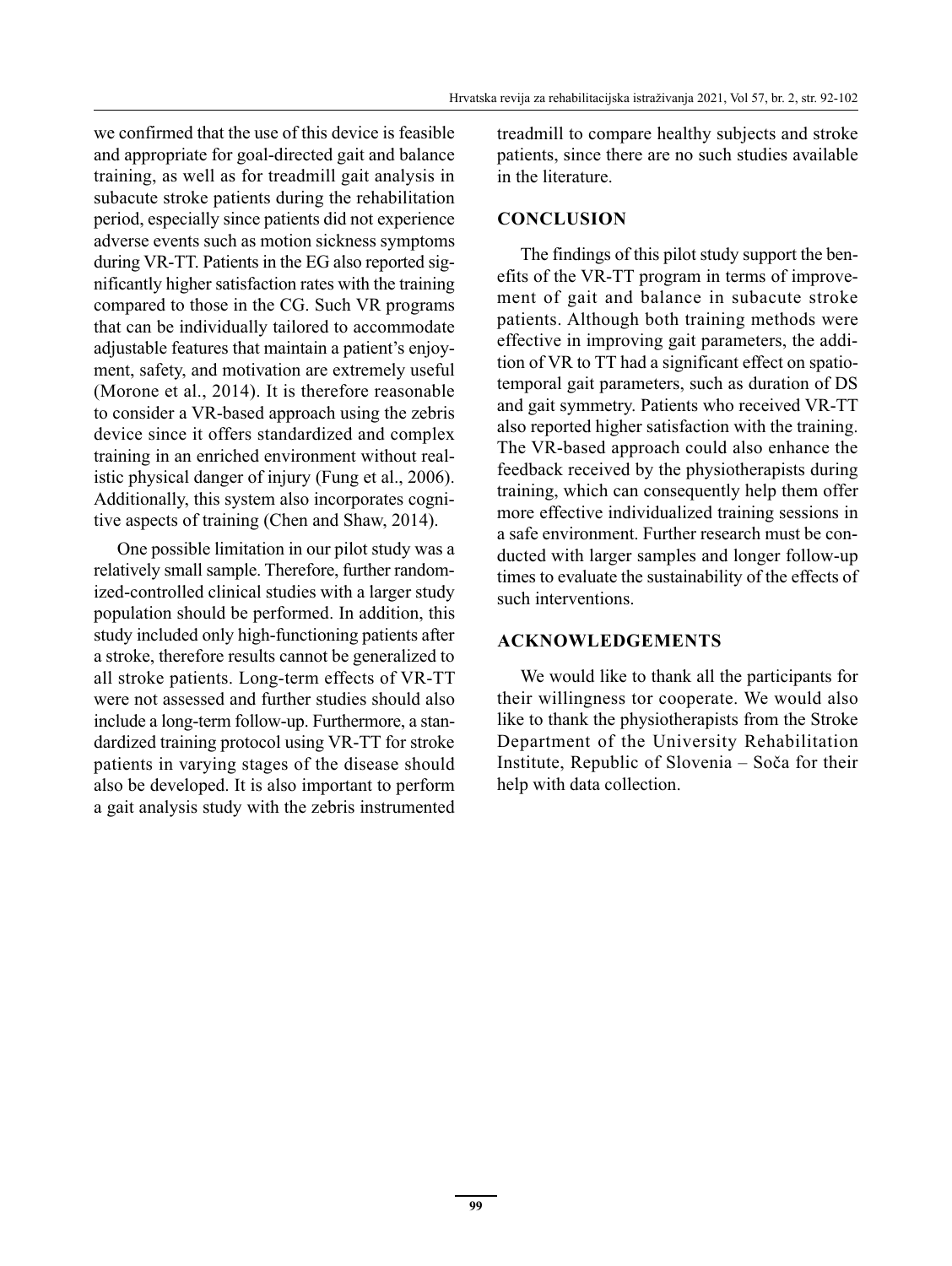#### **REFERENCES**

- Ada, L., Dean, C. M., Hall J. M., Bampton, J., & Crompton, S. (2003). A treadmill and overground walking program improves walking in persons residing in the community after stroke: a placebo-controlled, randomized trial. *Archives of Physical Medicine and Rehabilitation,* 84, 1486–91.
- Borg, G. A. (1982). Psychophysical bases of perceived exertion. *Med Sci Sports Exerc*, 14, 377-81.
- Cano Porras, D., Sharon, H., Inzelberg, R., Ziv-Ner, Y., Zeilig, G., & Plotnik M. (2019). Advanced virtual reality-based rehabilitation of balance and gait in clinical practice. *Ther Adv Chronic Dis,* 10:2040622319868379.
- Carr, J. H. (2010). *Neurological rehabilitation: optimizing motor performance.* 2nd ed. Edinburgh: Churchill Livingstone.
- Chen, J. C., & Shaw, F. Z. (2014). Progress in sensorimotor rehabilitative physical therapy programs for stroke patients. *World J Clin Cases*, 2, 316-26.
- Cho, K., Lee, K., Lee, B., Lee, H., & Lee, W. (2014). Relationship between Postural Sway and Dynamic Balance in Stroke Patients. *J Phys Ther Sci,* 26, 1989-92.
- Cho, K. H., Kim, M. K., Lee, H. J., & Lee, W. H. (2015). Virtual Reality Training with Cognitive Load Improves Walking Function in Chronic Stroke Patients. *Tohoku J Exp Med,* 236, 273-80.
- Corbetta, D., Imeri, F., & Gatti, R. (2015). Rehabilitation that incorporates virtual reality is more effective than standard rehabilitation for improving walking speed, balance and mobility after stroke: a systematic review. *J Physiother,* 61, 117-24.
- de Oliveira, C. B., de Medeiros, I. R., Frota, N. A., Greters, M. E., & Conforto, A. B. (2008). Balance control in hemiparetic stroke patients: main tools for evaluation. *J Rehabil Res Dev*, 45, 1215–26.
- de Rooij, I. J., van de Port, I. G., Meijer, & J. G. (2016). Effect of Virtual Reality Training on Balance and Gait Ability in Patients With Stroke: Systematic Review and Meta-Analysis. *Phys Ther*, 96, 1905-1918.
- Dite, W., & Temple, V. A. (2002). A clinical test of stepping and change of direction to identify multiple falling older adults. *Arch Phys Med Rehabil*, 83, 1566-71.
- Duncan, P. W., Zorowitz, R., Bates, B., Choi, J. Y., Glasberg, J. J., Graham, G. D., et al. (2005). Management of adult stroke rehabilitation care: a clinical practice guideline. *Stroke*, 36, 100-143.
- Dunsky, A., Dickstein, R., Marcovitz, E., Levy, S., & Deutsch, J. E. (2008). Home-based motor imagery training for gait rehabilitation of people with chronic poststroke hemiparesis. *Arch Phys Med Rehabil,* 89, 1580-8.
- Fritz, S. L., Peters, D. M., Merlo, A. M., & Donley, J. (2013). Active video-gaming effects on balance and mobility in individuals with chronic stroke: a randomized controlled trial. *Top Stroke Rehabil*, 20, 218-25.
- Fung, J., Richards, C. L., Malouin, F., McFadyen, B. J., & Lamontagne, A. (2006). A treadmill and motion coupled virtual reality system for gait training post-stroke. *Cyberpsychol Behav*, 9, 157-62.
- Gibbons, E. M., Thomson, A. N., de Noronha, M., & Joseph, S. (2016). Are virtual reality technologies effective in improving lower limb outcomes for patients following stroke - a systematic review with meta-analysis. *Top Stroke*  Rehabil, 23, 440-457.
- Guyatt, G. H., Sullivan, M. J., Thompson, P. J., Fallen, E. L., Pugsley, S. O., Taylor, D. W., et al. (1985). The 6-minute walk: a new measure of exercise capacity in patients with chronic heart failure. *Can Med Assoc J*, 132, 919-23.
- Hase, K., Suzuki, E., Matsumoto, M., Fujiwara, T., & Liu, M. (2011). Effects of therapeutic gait training using a prosthesis and a treadmill for ambulatory patients with hemiparesis. *Archives of Physical Medicine and Rehabilitation,* 92, 1961–6.
- Heeren, A., van Ooijen, M., Geurts, A. C., Day, B. L., Janssen, T. W., Beek, P. J., et al. (2013). Step by step: a proof of concept study of C-Mill gait adaptability training in the chronic phase after stroke. *J Rehabil Med*, 45, 616-22.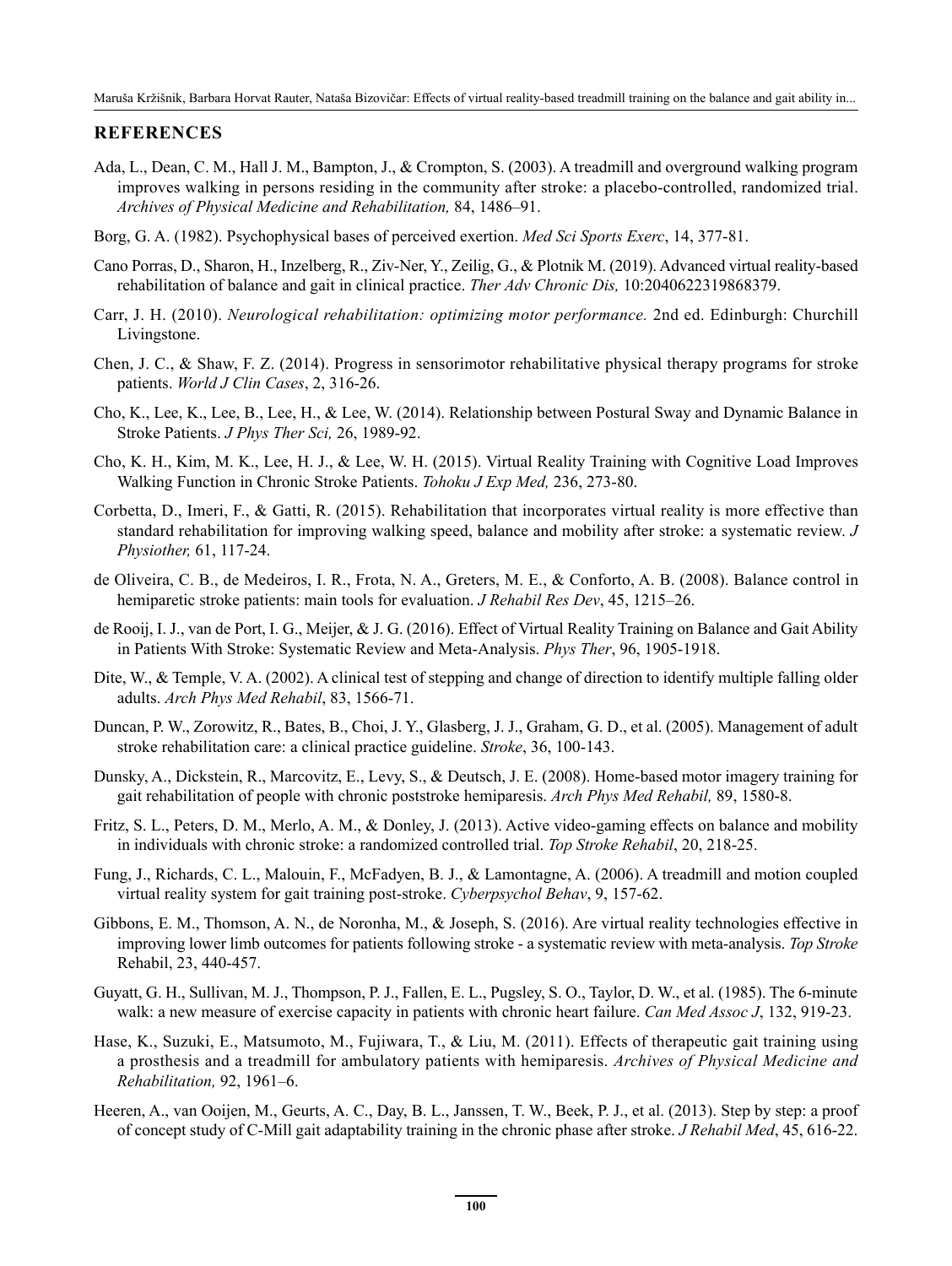- Holden, M. K., Gill, K. M., & Magliozzi, M. R. (1986). Gait assessment for neurologically impaired patients. Standards for outcome assessment. *Phys Ther*, 66, 1530-9.
- Jaffe, D. L., Brown, D. A., Pierson-Carey, C. D., Buckley, E. L., & Lew, H. L. (2004). Stepping over obstacles to improve walking in individuals with poststroke hemiplegia. *J Rehabil Res Dev*, 41, 283–292.
- Jung, J., Yu, J., & Kang, H. (2012). Effects of virtual reality treadmill training on balance and balance self-efficacy in stroke patients with a history of falling. *J Phys Ther Sci*, 24, 1133–6.
- Kalron, A., Dvir, Z., Frid, L., & Achiron, A. (2013). Quantifying gait impairment using an instrumented treadmill in people with multiple sclerosis. *ISRN Neurol*, 867575.
- Kang, H. K., Kim, Y., Chung, Y., & Hwang, S. (2012). Effects of treadmill training with optic flow on balance and gait in individuals following stroke: randomized controlled trials. *Clin Rehabil*, 26, 246-55.
- Keith, R. A., Granger, C. V., Hamilton, B. B., & Sherwin, F. S. (1987). The functional independence measure: a new tool for rehabilitation. *Adv Clin Rehabil*, 1, 6-18.
- Kim, J. H., Jang, S. H., Kim, C. S., Jung, J. H., & You, J. H. (2009). Use of virtual reality to enhance balance and ambulation in chronic stroke: a double-blind, randomized controlled study. *Am J Phys Med Rehabil,* 88, 693-701.
- Lam, Y. S., Man, D. W., Tam, S. F., & Weiss, P. L. (2006). Virtual reality training for stroke rehabilitation. *NeuroRehabilitation,* 21, 245-53.
- Lamontagne, A., & Fung, J. (2004). Faster is better: implications for speed-intensive gait training after stroke. *Stroke,*  35, 2543-8.
- Langhorne, P., Coupar, F., & Pollock, A. (2009). Motor recovery after stroke: a systematic review. *Lancet Neurol*, 8, 741-54.
- Laver, K. E., Lange, B., George, S., Deutsch, J. E., Saposnik, G., & Crotty, M. (2017). Virtual reality for stroke rehabilitation. *Cochrane Database Syst Rev*, 11, CD008349.
- Lee, N. K., Son, S. M., Nam, S. H., Kwon, J. W., Kang, K. W., & Kim, K. (2013). Effects of progressive resistance training integrated with foot and ankle compression on spatiotemporal gait parameters of individuals with stroke. *J Phys Ther Sci*, 25, 1235–7.
- Lohse, K. R., Hilderman, C. G., Cheung, K. L., Tatla, S., & Van der Loos, H. F. (2014). Virtual reality therapy for adults post-stroke: a systematic review and meta-analysis exploring virtual environments and commercial games in therapy. *PLoS One*, 9, e93318.
- Malone, L. A., & Bastian, A. J. (2014). Spatial and temporal asymmetries in gait predict split-belt adaptation behavior in stroke. *Neurorehabil Neural Repair*, 28, 230-40.
- McCain, K. J., Pollo, F. E., Baum, B. S., Coleman, S. C., Baker, S., & Smith, P. S. (2008). Locomotor treadmill training with partial body-weight support before overground gait in adults with acute stroke: a pilot study. *Arch Phys Med Rehabil,* 89, 684-91.
- Morone, G., Tramontano, M., Iosa, M., Shofany, J., Iemma, A., Musicco, M., et al. (2014). The efficacy of balance training with video game-based therapy in subacute stroke patients: a randomized controlled trial. *Biomed Res Int,* 580861.
- Murray, C. J., & Lopez, A. D. (1997). Mortality by cause for eight regions of the world: global burden of disease study. *Lancet,* 349, 1269-76.
- Murray, M. P., Mollinger, L. A., Gardner, G. M., Sepic, S. B. (1984). Kinematic and EMG patterns during slow, free, and fast walking. *J Orthop Res,* 2, 272–280.
- Perry, J., Garrett, M., Gronley, J. K., & Mulroy, S. J. (1995). Classification of walking handicap in the stroke population. *Stroke,* 26(6), 982-9.